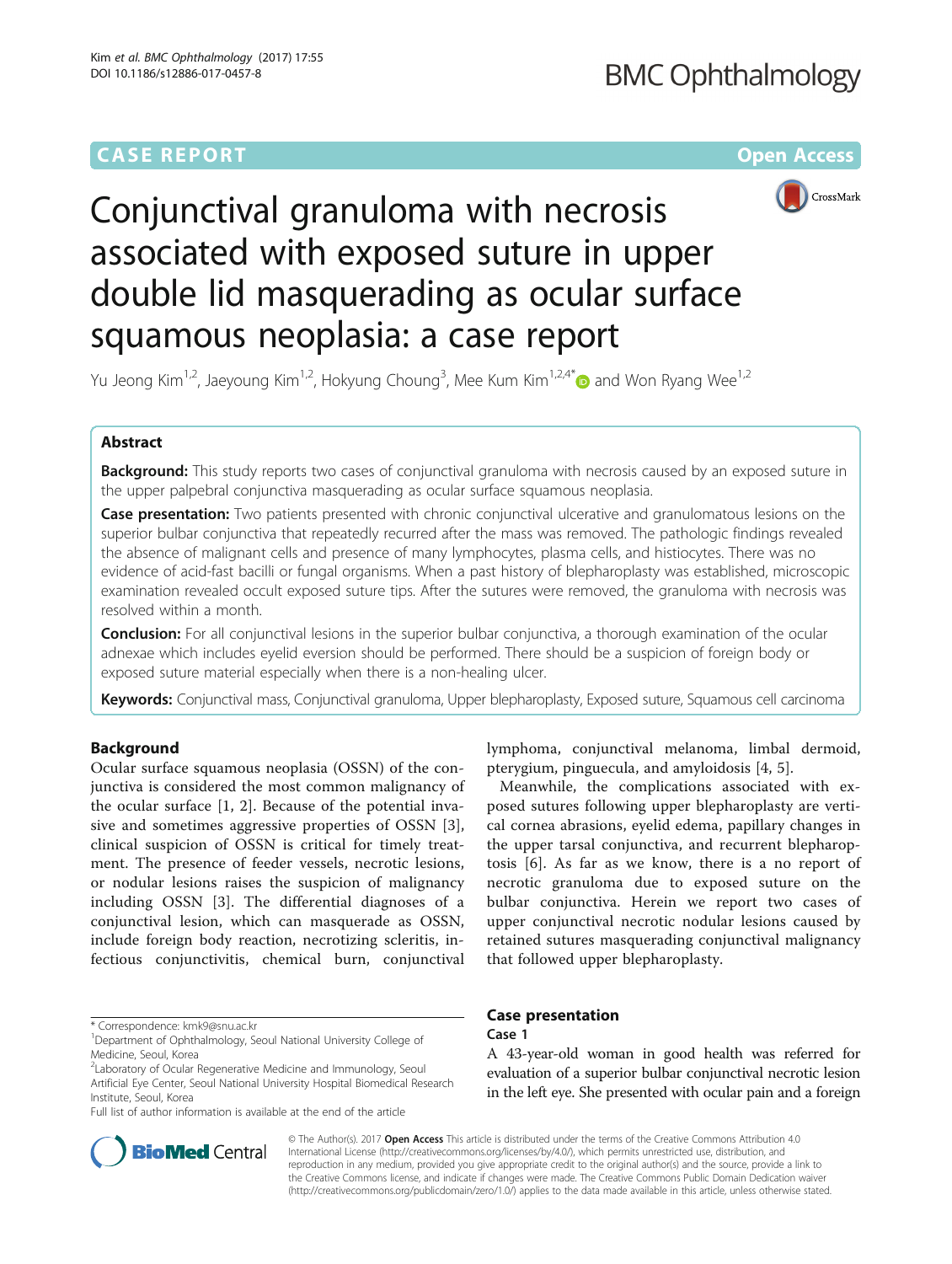body sensation in the left eye that had lasted for 1 year. She said that she had no history of trauma or surgery.

The slit-lamp examination revealed moderate injection and a 2.2 mm round ulcerated zone with granuloma in the center of the superior bulbar conjunctiva (Fig. 1a). There were linear epithelial abrasions on the superior cornea that were suspected to be from a foreign body in the upper palpebral conjunctiva (Fig. 1b), but a gross search observed only a severe papillary reaction in the everted lid. The rest of her ophthalmological examination was normal.

Conjunctival culture and excisional biopsy were conducted with stains including Gram, Gomori's methenamine silver (GMS), Periodic acid–Schiff (PAS), and acid-fast bacilli (AFB) to rule out mycobacterial conjunctivitis or conjunctival malignancy. Systemic evaluations revealed no abnormal findings. AFB staining revealed no acid-fast bacilli, and GMS and PAS staining revealed no fungal organisms, although Bacillus species were cultured. After topical antibiotics that treated Gram-positive bacteria were administered, conjunctival necrosis decreased, but the granulomatous lesion remained. The pathologic findings showed CD3+ T cells, CD20+ B cells, CD68+ macrophages, and Ki-67+ positive cells in 1% of the parabasal area, which was diagnosed as inflammatory conjunctivitis, but there was no evidence of malignancy (Fig. 1c). To reduce inflammation, systemic and topical immunosuppression treatment was initiated, but the conjunctival lesion persisted. We thoroughly checked the past history, and found a history of blepharoplasty many years earlier. Therefore, we explored her tarsal conjunctiva in the operating room with a surgical microscope and detected a pinpoint dot near the cul-de-sac that was revealed to be occult exposure of the suture tip (Fig. 1d). After removal of the entire buried suture knot, the necrotic granuloma was completely resolved (Fig. 1d).

#### Case 2

A 25-year-old woman was referred for evaluation of a superotemporal bulbar conjunctival mass in the left eye. At a previous ophthalmic clinic, she had complained of a foreign body sensation. On suspicion of OSSN, a conjunctival biopsy was performed that revealed no malignant (Ki-67+) cells but an inflammatory lesion that contained CD3+ T cells and CD20+ B cells. She was treated with a topical steroid and topical antibiotics for 8 months, but the lesion persisted. When the patient was referred to our clinic, a slit-lamp examination revealed a granulomatous mass and calcium deposits in the center of a granuloma along with vascular injection on the superior bulbar conjunctiva (Fig. [2a\)](#page-2-0). The cornea was relatively clear with no epithelial defects (Fig. [2b\)](#page-2-0). We asked about a history of blepharoptosis surgery, and the patient had had upper blepharoplasty 5 years earlier. With eversion of the upper lid, diffuse papillary reaction and an exposed nonabsorbable suture were detected on the superior palpebral conjunctiva near the medial



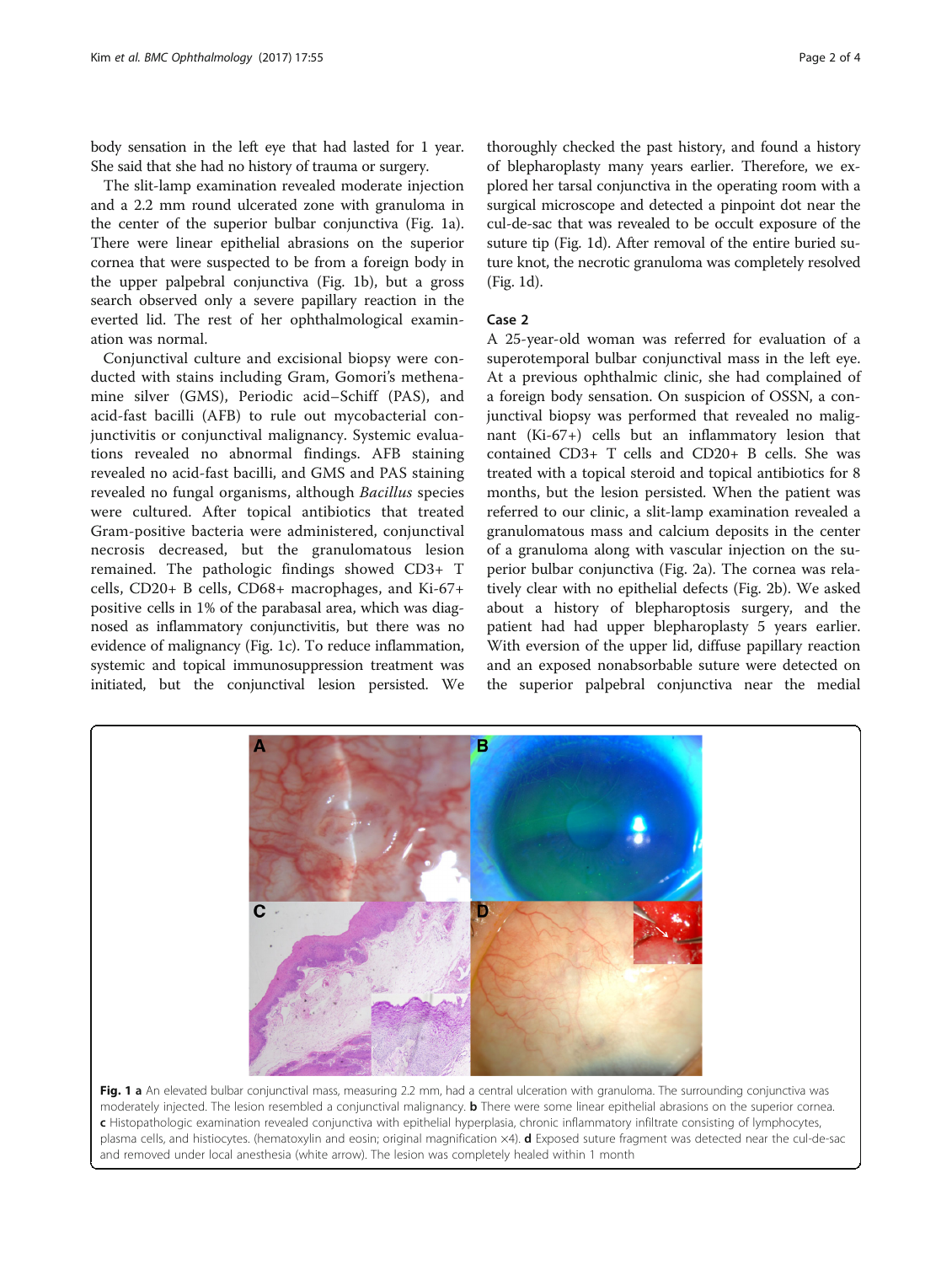<span id="page-2-0"></span>

canthal area of the fornix (Fig. 2c). After the suture was removed (Fig. 2c), the granulomatous mass with calcific deposits was completely resolved (Fig. 2d).

### Discussion

In various Far East Asian countries, double-eyelid blepharoplasty is a popular aesthetic surgery. A current popular method in Far East Asian countries is non-incision buried suture blepharoplasty because of cosmetic advantages, short operative and recovery times. Surgical technique of non-incision blepharoplasty is as follows. After turning the upper eyelid inside out, 7–0 nylon suture is passed through the same point through the upper tarsus margin from the conjunctiva to the skin [[7, 8\]](#page-3-0). In the patients with blepharoptosis, this suture is introduced into the upper eyelid through the conjunctiva close to the superior fornix [[9\]](#page-3-0). This suture is then threaded in one direction through the skin and upper part of the tarsus alternately through each of the point incisions. At the medial end, the suture is passed through the subcutaneous tissue to the lateral end. The knot is tied by multiple-knottings to reduce loosening and is buried within the lateral stab incision. By tightening the threads, the superior palpebral levator muscle and the tarsus are connected and the tarsus is elevated. Its only associated complications were reported to be foreign body sensation, hematoma on eyelid and palpebral subconjuctival inclusion cyst [[9](#page-3-0), [10](#page-3-0)]. In these reports, we describe unusual complications such as granulomatous foreign body reactions on the superior bulbar

conjunctiva following blepharoptosis surgery that could have been misdiagnosed as OSSN or tuberculous granuloma.

Usually, foreign bodies or exposed sutures on the palpebral conjunctiva of the upper lid cause vertical abrasions on the cornea, and foreign body-associated corneal lesions are easily diagnosed by this observation. However, our patients presented with conjunctival necrosis and granuloma, which were very unusual findings for exposed sutures on the upper lid. One case did not even feature cornea abrasions. The reason for this unique conjunctival presentation may be presumably related to the location of the exposed or broken suture; deep-seated sutures near the fornix appear to irritate the conjunctiva more than the cornea. The reason of the deep seated location of the exposed or broken sutures is that the loosened sutures may be migrated to the deep fornix or the sutures may be placed on superior fornix if the patients had blepharoptosis component. Because of the deep location near the fornix, the suture appeared to be less mobile despite the blinking movement of the lid, and the tip of the suture appeared to persistently irritate the corresponding area of the upper conjunctiva where the suture made contact. This could cause necrosis and granulomatous inflammation rather than epithelial linear abrasions.

After any mechanical injury, various inflammatory responses are activated with many types of cells including immune cells (neutrophils, monocytes, lymphocytes and dendritic cells), endothelial cells, keratinocytes and fibroblasts [\[11\]](#page-3-0). Histology of the 1st case was performed in